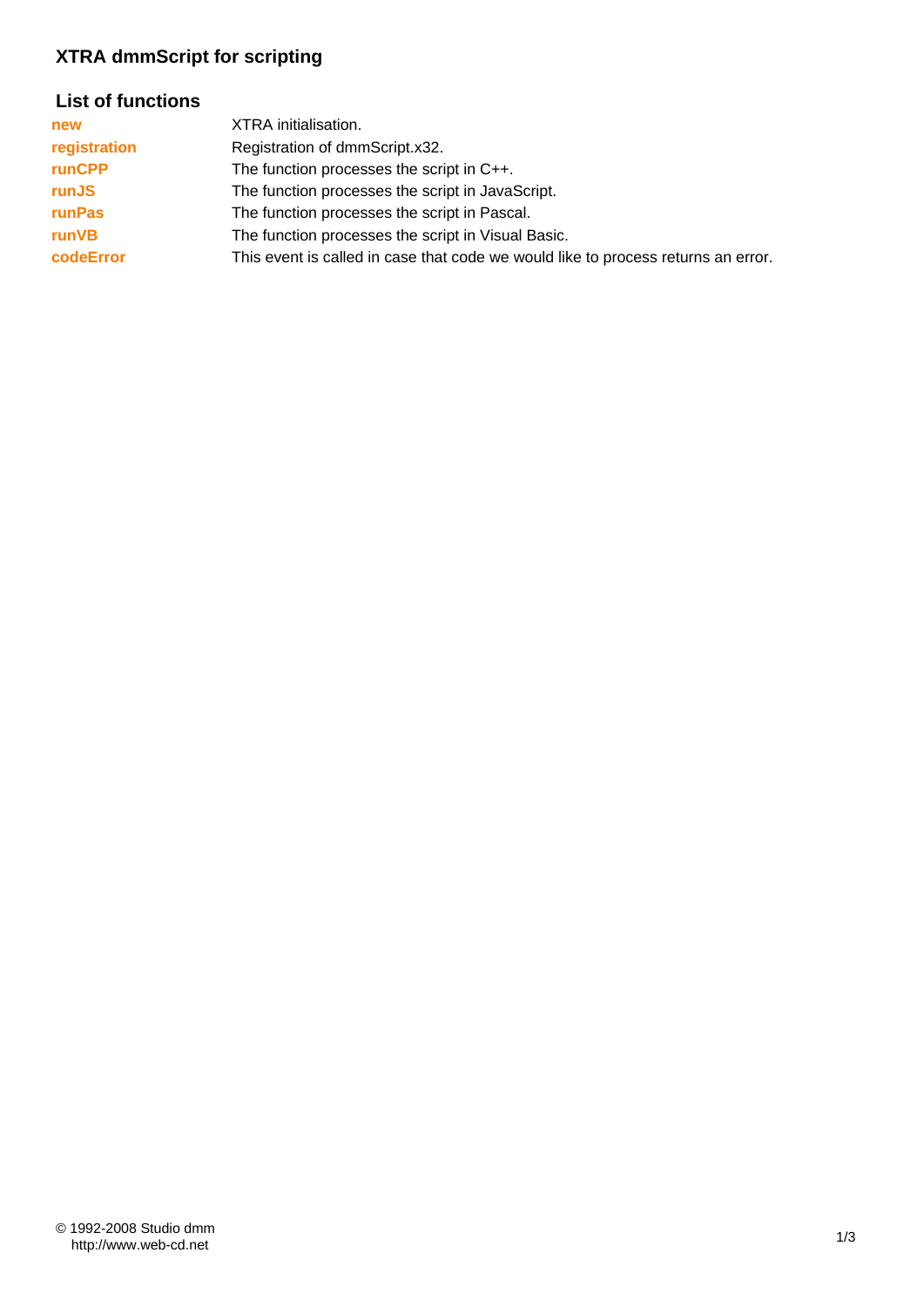## **XTRA dmmScript for scripting**

#### **new**

It is necessary to initiate the dmmScript XTRA before the first use.

*Example - Director* global scr openXlib the pathName&"dmmScript.x32" scr=new(xtra "dmmScript")

If the library dmmXLS.x32 is located in the XTRAS folder it is enough to insert global xls xls=new(xtra "dmmXLS")

*Example - Authorware* scr:=NewObject("dmmScript")

## **void=registration( name: string, code:string)**

This function has to be called before the first use of the dmmScript immediately after its initialisation. Unless the right registration name and number are inserted, an announcement "this is a demo version" will appear.

#### *Parameters*

Type of name is string, for the demo version name = "dmm". Type of code is string, for the demo version code= "demo". The chain for commercial version is unique. To register the user will receive parameters code and name.

*Example - Director* global scr scr.registration("dmm", "demo")

*Example - Authorware* CallObject(scr; "registration"; "dmm"; "demo")

## **value=runCPP(code: string, returnVar: string)**

The function processes the script in C++. It returns a variable defined in the parameter returnVar. A variable of the same name must, of course, also be defined in the script. The function returns such a variable that is defined in the script. If, for example, the variable in script defined in the parameter returnVar is of integer type, then the function returns integer. If the variable in the script is string, the returned value will be string etc.

#### *Parameters*

The function has two parameters: code and returnVar. Code is the script in C++ we want to be processed, returnVar is name of the variable in script whose value we want to find.

*Example - Director* val=scr.runCPP(programCode, "s")

*Example - Authorware* val:=CallObject(scr; "runCPP"; programCode; "s")

### **value=runJS(code: string, returnVar: string)**

The function processes the script in JavaScript. It returns a variable defined in the parameter returnVar. A variable of the same name must, of course, also be defined in the script. The function returns such a variable that is defined in the script. If, for example, the variable in script defined in the parameter returnVar is of integer type, then the function returns integer. If the variable in the script is string, the returned value will be string etc.

#### *Parameters*

The function has two parameters: code and returnVar. Code is the script in JavaScript we want to be processed, returnVar is name of the variable in script whose value we want to find.

*Example - Director* val=scr.runJS(programCode, "s")